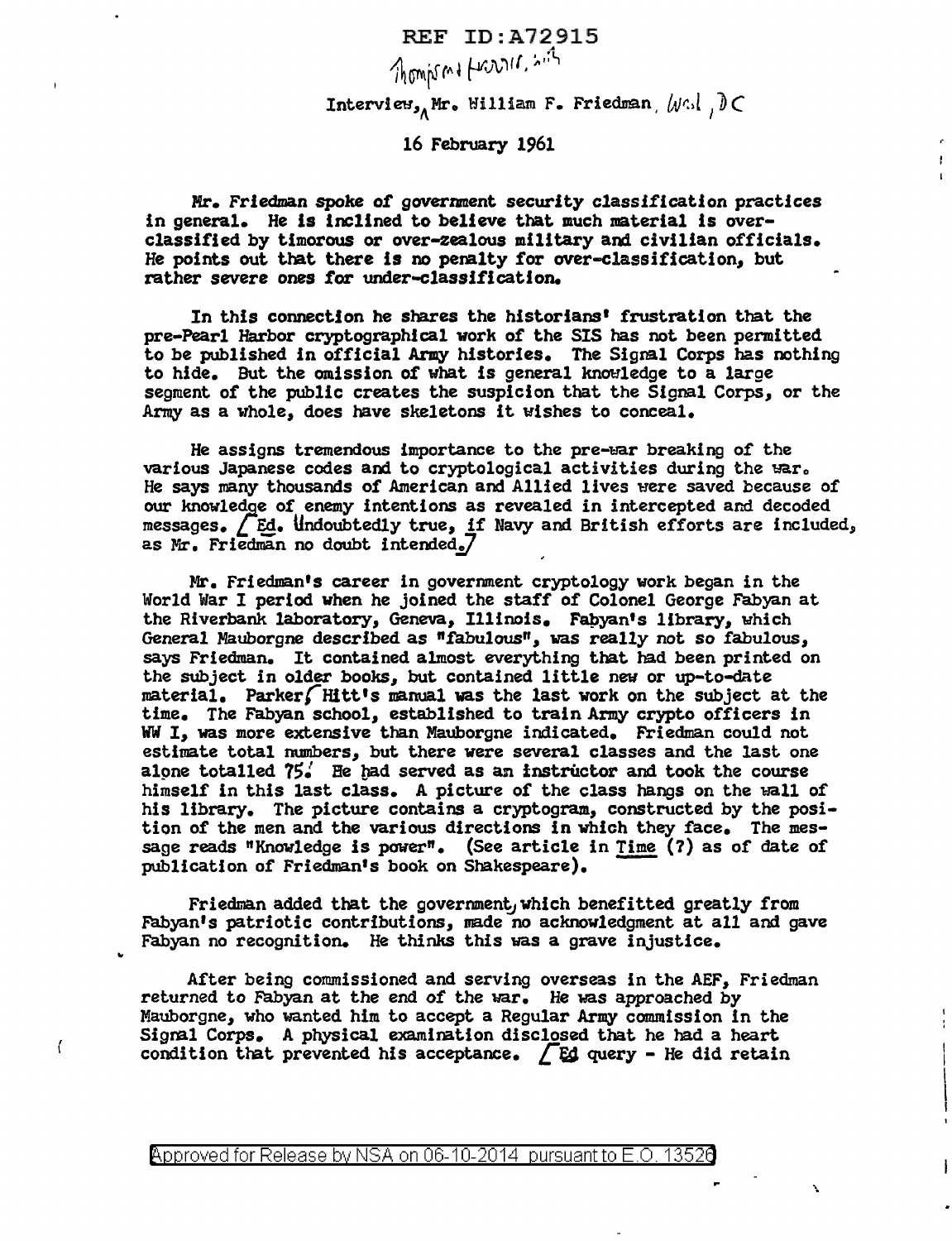## REF ID:A72915

a Reserve commission, right up to WW II  $-$  was there a difference in standards?7 Nauborgne said that if the SigC could not have him as an officer, Tt wanted him as a civilian, and in January 1921 both Mr. and Mrs. Friedman came to the Signal Corps as civilian employees. Mrs. Friedman, also an expert cryptographer, stayed only six months, then went to work for another government agency. Mr. Friedman stayed with the Signal Corps (and ASA, the successor to the Signal Corps SIS) 34 years, until 1955. Incidentally, Fabyan never forgave the Friedmans for leaving him.

Mr. Friedman had a number of corrections and explanations to make concerning some of the equipment - refer to GRT's notes for this.

Friedman obviously feels that the transfer of SIS to ASA. was unnecessary and perhaps even harmful. He felt that the questions or personnel, administration, etc., were not important and that SIS did not suffer any handicaps by being under the Signal Corps. He, too, points a finger at Carter Clarke, as Code does, and as do other former Signal Corps officers having knowledge of the circumstances. His analysis of Clarke agrees with Code's  $-$  an extremely ambitious officer who apparently engineered the transfer of SIS to G-2 at least in part to further his own ambitions. Friedman says Strong and other G-2 chiefs reflected Clarke's viewpoints. But the transfer need not have occurred if the Signal 'Corps had had a strong Chief Signal Officer. Friedman had prepared a strong rebuttal to the proposal, but Ingles was not interested in fighting it. Friedman thinks there have been no strong Chief Signal */*  Officers since Mauborgne.

He believes we should stress the close Navy and British cooperation in our manuscript. He describes both as perfect. The development of Slgaba, for example, should be called a truly joint effort. One day before the war one of his Navy counterparts came to him to talk over the inadequacy of existing crypto equipment. He asked if Friedman had any ideas. Friedman said "Yes, I have an idea." The Navy officer said "Can you tell me?" Friedman replied "I don't know whether I can or not - it's secret." He checked with Mauborgne and Mauborgne said "Go ahead and tell the Navy." The Army, in the person of Friedman, had the idea, but no money to develop it. The Navy had the money, but not the idea. The two services together built the intricate and wonderful machine that became the Sigaba. The Army Sigaba. and the Navy ECM were identical.

The government held licenses under all of Friedman's patents. All were under secrecy orders. He retained his commercial rights, but under the circumstances could not exploit the potentially very valuable patents. In the  $1950$ 's (date ?) the government purchased his commercial rights for \$100,000. Technically it is not correct to speak of it as "an award." /Ed Note: It seems fairly obvious that in a sense it was an alit alias recognition by means of a legal device, of a very great contribution to the government.  $/$ 

In connection with pre-war activity, Friedman said his greatest handicap was lack of intercept material. Lt. Col. Fauborgne when he was Signal Officer for Maj. Gen. Malin Craig at the Presidio, in 1932 set up a radio station in the basement of his home and equipped it with reels of

(

C Clergo

 $\mathbf{v}$